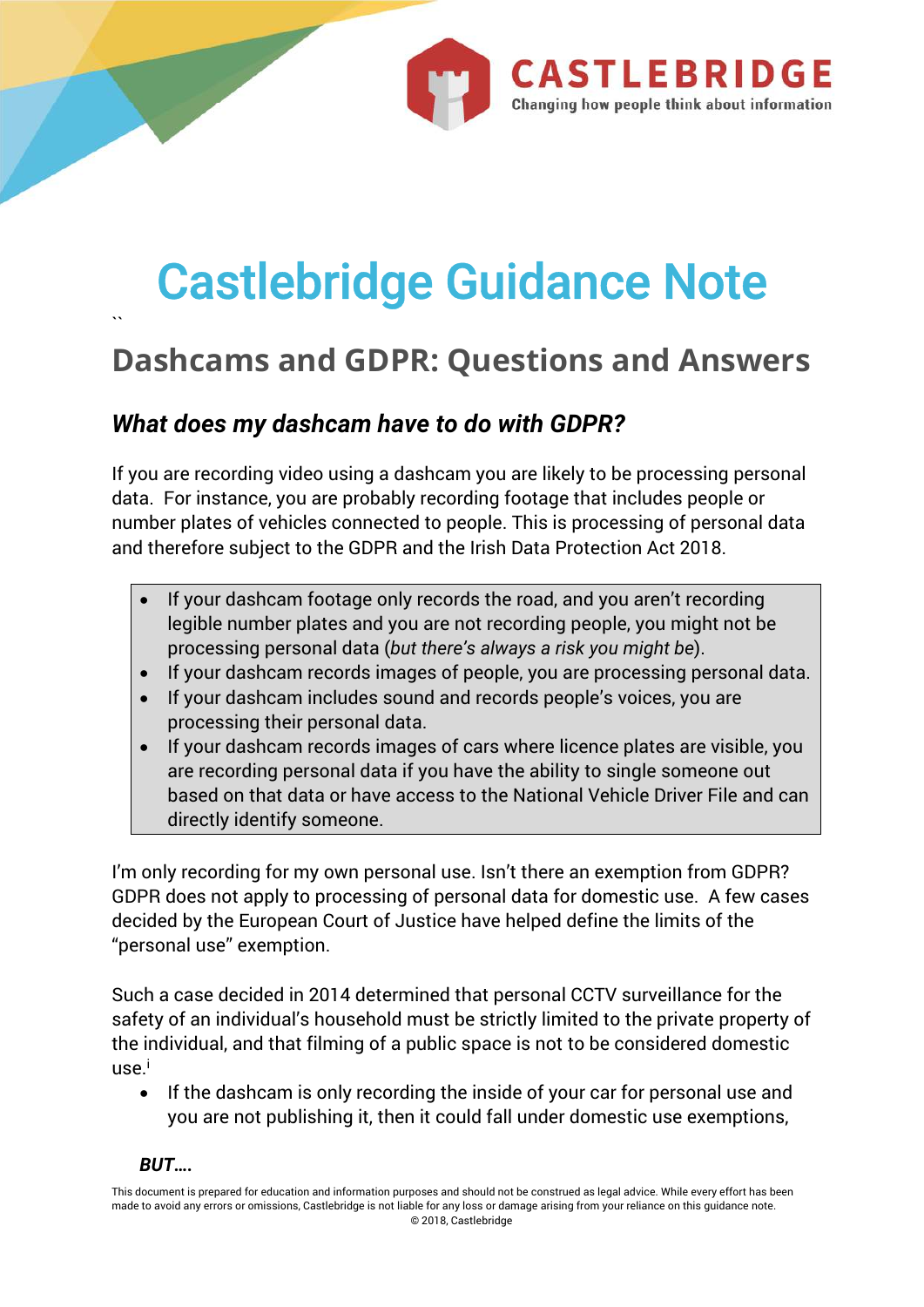- If your dashcam is facing outside and you are recording the street outside of your own vehicle and others, this is NOT domestic use.<sup>ii</sup>
- If you publish your recording on the internet, it is no longer domestic use. Personal use includes recording and storing, but not publication.
- If you want to publish, you should *blur out or otherwise make un-recognizable* people, number plates, etc.
- If you are driving for work (Taxis, cabs, etc.) and recording passengers, passers-by, or people you interact with, this is not domestic use. This is like having CCTV cameras in your place of business, and it falls under GDPR, and your passengers and passers-by need to be *informed* You should refer to the Data Protection Commissions guidance on CCTV in the work place (https://www.dataprotection.ie/docs/Data-Protection-CCTV/m/242.htm)

#### *I've got my dashcam because my insurer gave me a discount if I had one. Am I OK?*

If your insurer has incentivised you to get a dashcam to record the road in front of you, around you, or behind you, you are still processing personal data, the data is still being recorded in a public place, so the recording is outside the scope of the domestic use exemption.

You might be able to claim you have a legitimate interest for the processing of the data. For example, it's in your legitimate interest to have a recording of an accident where you might want to make a claim or would need to defend a claim. However, you need to consider the balance of your interests with the rights of others and ensure you have basic safeguards in place.

If you are incentivised to install a camera, you would also be able to argue that breaking that condition of your insurance contract and the implications of that means your use of the camera is necessary for compliance with a legal obligation to which you, as a Data Controller, are subject.

If your insurance company is incentivising you to buy and use a camera, you should ask them what supports they will give you to ensure you can meet your obligations under the legislation.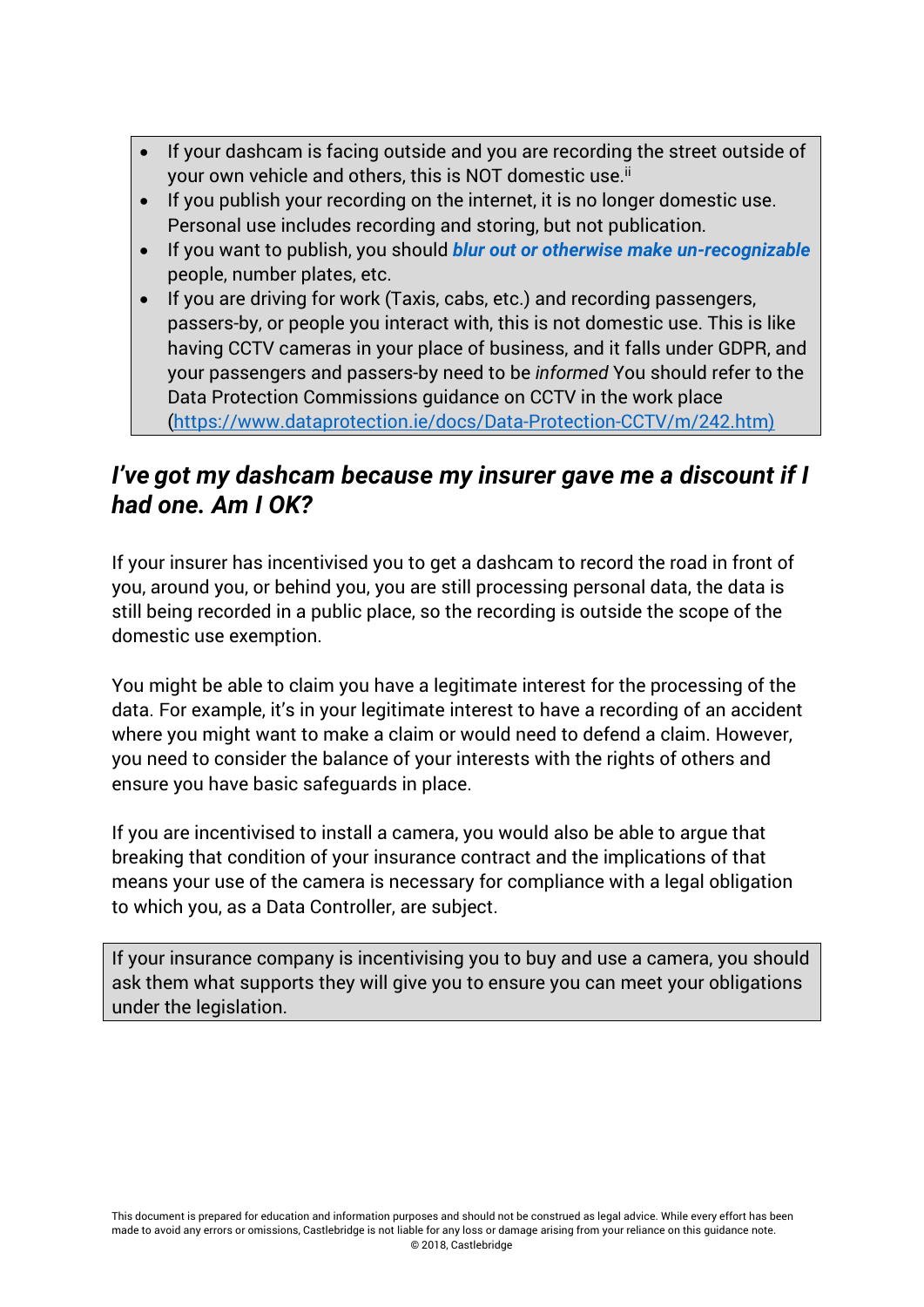### *Who is the Data Controller?*

Because you decided what and how to record video, you are "determining the means and purposes of processing". This means you are a Data Controller. Some insurance companies are offering lowered rates to customers if they install a dashcam in their car.<sup>iii</sup> If you are using dashcam footage in partnership with your insurer to get lower rates, you and the insurance company are joint controllers.<sup>iv</sup> This means you are jointly accountable for compliance, and you need to have your respective responsibilities for GDPR compliance documented in a written agreement.

This applies even if your insurance company isn't actually obtaining and processing your recordings – the fact that they want you to record video, the fact that they are defining a format and medium for recording etc. means they are a Joint Controller (there's a European Court of Justice case on this very point).

You should check with your insurer what form of joint controller agreement and what other supports they will provide you in addition to the discount on your premium to help you meet your obligations under the legislation.

### *What do I need to do to stay on the right side of the law here?*

There are a few key principles and obligations you need to consider.

- 1. **Fair and Transparent Processing:** People need to know you are recording, what your purpose for recording is, and how to contact you. You should ideally have visible prior notice. At the very least, if you are involved in an incident and the dashcam records it, you should immediately inform the other people involved about your recording.
- 2. **Purpose Limitation and Storage Limitation:** What is your purpose for recording? Are you limiting your recording to what is necessary and proportionate for that purpose?
	- a. Proportionality: Where are you pointing the camera? Does it need to be high resolution? Does it need to be continuous capture? Who has access to it? Is there a less invasive way to get the result you want? How long are you keeping it? You should only keep your recording as long as it is necessary for your purposes.
	- b. Necessity: Can you explain to a reasonable person why the use of cameras is absolutely required?
- 3. **Integrity and Confidentiality:** Who has access? Is it secure? (Many connected devices do not have good security.) You need to ensure that people don't have unauthorized access to your recordings.
- 4. **Accountability** and **Rights**: Anyone you record has a right to know you are recording them, access and a copy of the footage you recorded of them, to object to your processing their data, and to ask you erase it. That means: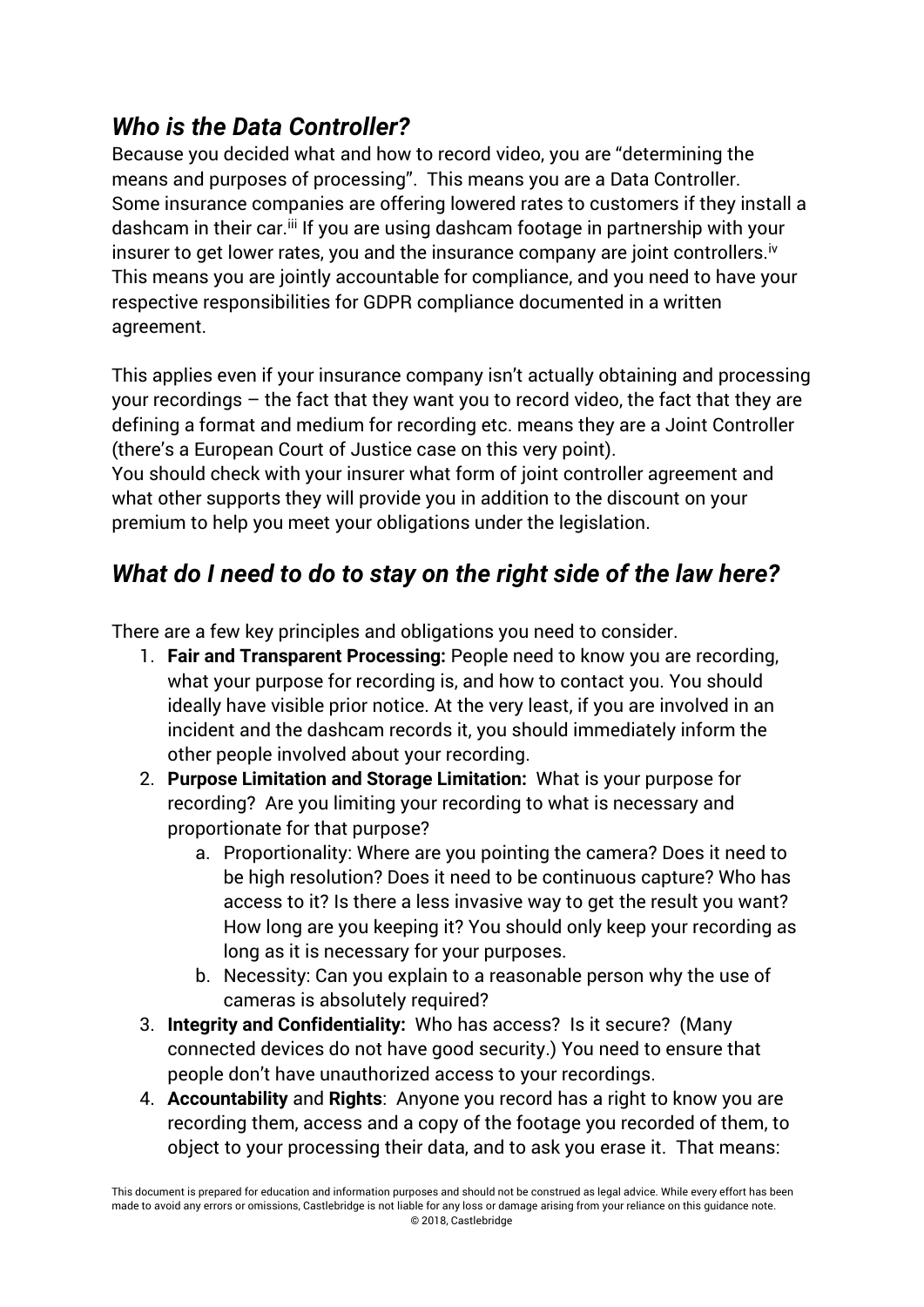- o You need to ensure *they can contact you* to request a copy of all data you have on them.
- $\circ$  You need to be able to identify them to give them all the footage you may have of them.
- o You must *provide them a copy of the recording of themselves* within *30 days* of the request
- o Where there are people other than the subject in the footage you have, their images cannot be shared without their consent This means you need to **redact their faces and other identifying marks** from the video. This can be notoriously expensive and time consuming.

#### *Balancing Rights: Privacy and Freedom of Expression*

The rights to privacy and data protection are not absolute rights, and they are balanced with the right to freedom of expression. GDPR and the Irish Data Protection Act 2018 take this into account when it comes to journalism and artistic purposes.<sup>v</sup> Before you publish recordings of people for these purposes, you need to balance the benefits of the publication against the possible harms to the people who you have recorded.

- Is your recording newsworthy? Publishing personal data for journalistic purposes when it is newsworthy is allowable. Is there clear public benefit to publishing your recording, or might it be harassment and a violation of people's privacy? (Getting people's permission before you publish recordings of them is a very good way to make sure you land on the right side of that balance, as well as complying with the Fair, Lawful, and Transparent principle of GDPR.)
- Is it necessary to publish identifying personal information or can you deidentify the people you've recorded?
- Can you accommodate people's rights to objection, rectification, and erasure? Allowances for journalistic purposes and artistic expression are also not absolute, and compliance with GDPR is only exempted where it would be *incompatible* with the rights of freedom of expression and information in a democratic society.<sup>vi</sup>